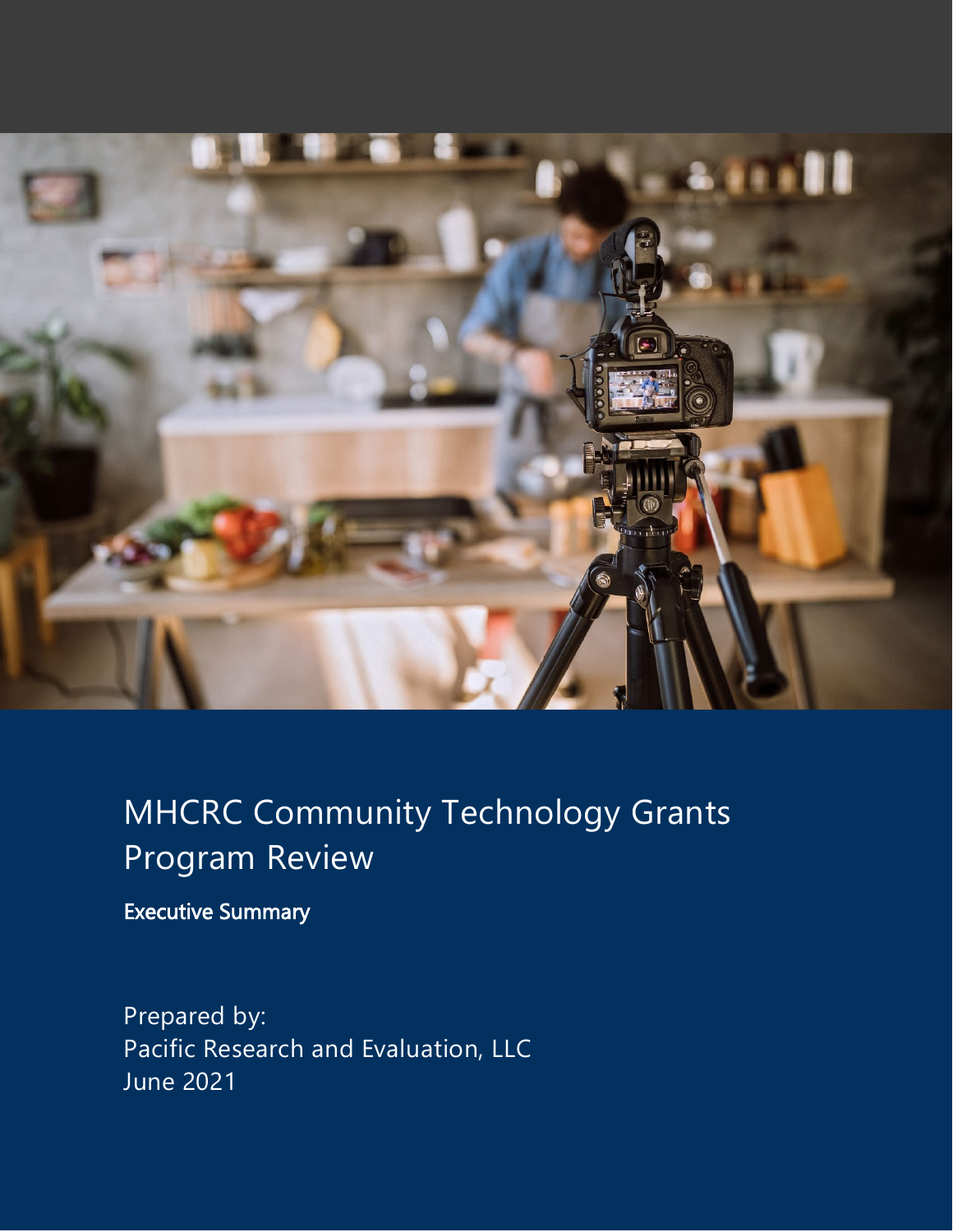## EXECUTIVE SUMMARY

The Mt. Hood Cable Regulatory Commission (MHCRC) has operated the Community Technology Grants program for over 20 years, with a mission of supporting Multnomah County organizations' use of technology resources for public benefit. Following a review conducted in 2003 to assess impacts of the program from 1999-2003, MHCRC selected Pacific Research and Evaluation LLC, with support from women-owned small business Clarity Scientific LLC, to conduct a new review focusing on grants awarded from 2014-2018.

The evaluation questions that guided this review explore impacts on grantee organizations, partner organizations, and the individuals and communities served by the projects. The review also includes an examination of funding patterns and grantmaking processes to inform the strategic direction of the grant program moving forward. Evaluation questions fell into two distinct categories: those exploring program impact and those exploring funding patterns and MHCRC's grantmaking process.

#### **Methods**

A total of 41 grants were awarded between 2014-2018. Of these, two grants were cancelled at the request of the grantee organizations, in coordination with MHCRC; however, representatives from the two organizations with cancelled grants were still invited to participate in data collection efforts. Four organizations received more than one grant between 2014-2018, meaning grants were awarded to 37 unique grantee organizations. In effort to reach the goals MHCRC established for this review of the Community Technology Grant program, a range of data collection methods were utilized. Document review included analysis of project application narratives, status reports, and other supplemental documentation from a total of 39 grants (excluding the two cancelled grants). A grantee survey was sent via email to representatives of all 41 grants awarded. Respondents represented 20 total grants. Grantee focus groups and interviews were conducted with 16 participants representing a total of 17 grants. Finally, MHCRC staff interviews were conducted with two MHCRC staff and three commissioners.

#### Community Technology Grant Program Impacts

Review of program impacts focused on grantee successes, audiences reached, public benefit areas served, grantees' work to leverage additional funds, grantee organizational effectiveness, benefits and value of technology, and overall lessons learned.

| <b>Goals and</b><br><b>Activities</b> | Projects that were funded covered a diverse spectrum of goals and activities within<br>broader Community Technology Grant program goals. Almost all grants included<br>purchases of video and audio technology. A total of 30 grants (76.9%) set goals related to<br>providing opportunities to gain experience with industry-standard equipment, and more<br>than half (53.9%) aimed to provide educational opportunities. Others focused on career<br>quidance, mentorship, and relationship building. The most common activities found in<br>each grant application included film production (22 grants, or 56.4%) and creating<br>community technology spaces (8 grants, or 20.5%). |
|---------------------------------------|-----------------------------------------------------------------------------------------------------------------------------------------------------------------------------------------------------------------------------------------------------------------------------------------------------------------------------------------------------------------------------------------------------------------------------------------------------------------------------------------------------------------------------------------------------------------------------------------------------------------------------------------------------------------------------------------|
| <b>Public Benefit</b><br><b>Areas</b> | In their grant application, a total of 48.7% (19 grantees) identified the primary public<br>benefit area of their grant as reducing disparities. A further 33.3% (13 grantees) focused<br>on improving service delivery. The remainder focused on improving community<br>involvement or reducing cost of a service or function.                                                                                                                                                                                                                                                                                                                                                         |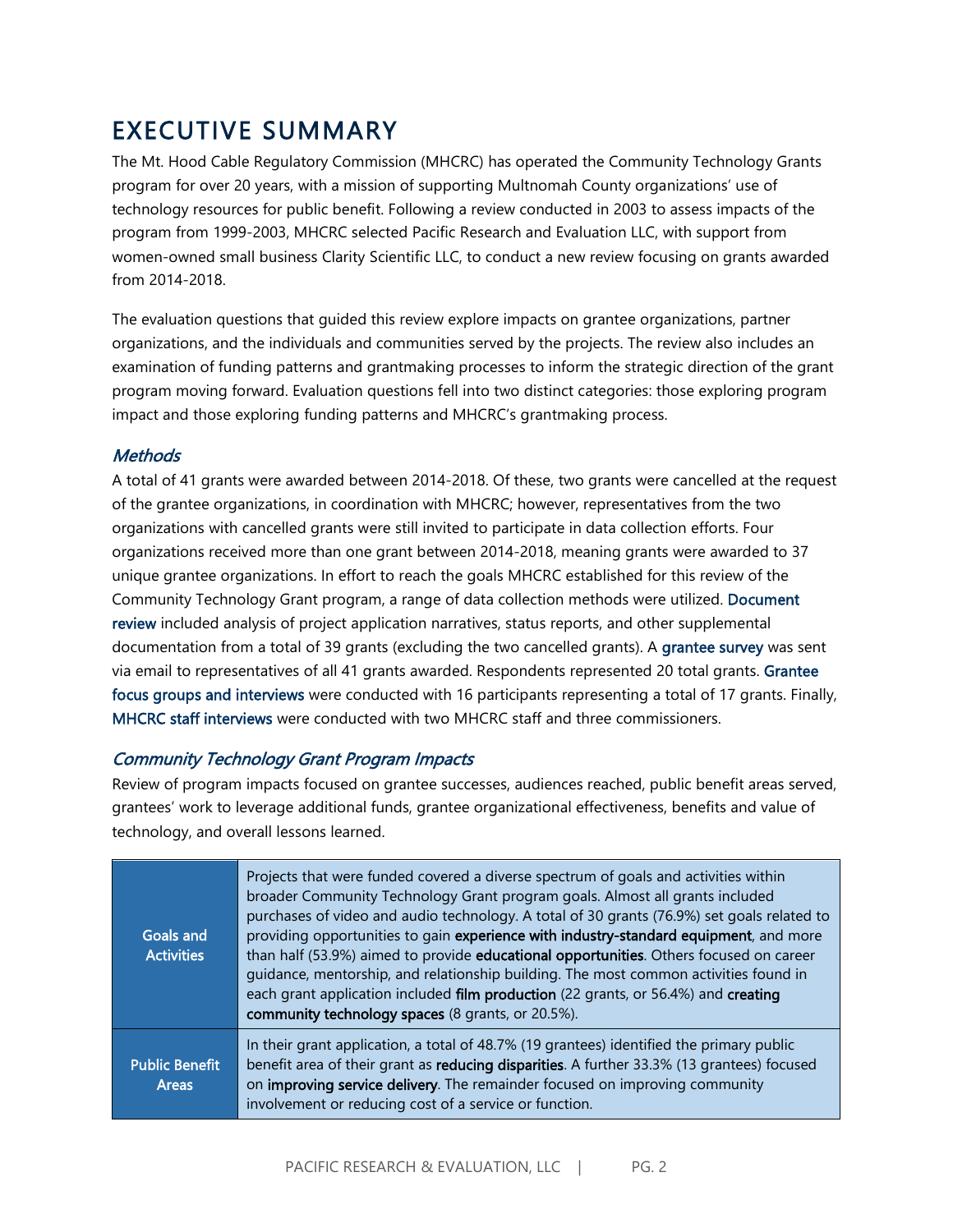| <b>Project Success</b>                       | Overall, projects were very successful at meeting stated goals. On the grantee survey,<br>almost all respondents (18 of 20) agreed or strongly agreed that their project was<br>successful. Furthermore, the research team's qualitative analysis during document review<br>revealed that a total of 35 grants (89.7%) fully met their stated project goals. The other<br>four grants (10.3%) were determined to have partially met their stated project goals.                                                                                                                                            |
|----------------------------------------------|------------------------------------------------------------------------------------------------------------------------------------------------------------------------------------------------------------------------------------------------------------------------------------------------------------------------------------------------------------------------------------------------------------------------------------------------------------------------------------------------------------------------------------------------------------------------------------------------------------|
| <b>Community and</b><br><b>Beneficiaries</b> | Grants served a wide variety of audiences and communities, including numerous<br>historically underrepresented and underserved groups. Two-thirds of grantee<br>organizations stated on grant applications and status reports that their grants served<br>Black, Indigenous, and people of color (BIPOC), and 22.2% of grants were specifically<br>designed to serve people with limited English proficiency or people whose first language<br>is not English. Grants served people from all age groups, with many focused on children<br>and teens. Almost half of grants served people with low incomes. |
| Impact                                       | During focus groups and interviews, grantees described how grant funds allowed them to<br>initiate dedicated activities that gave communities space to be creative, see themselves<br>represented in media, and invest long-term in communities. Others spoke about how<br>grants empowered them to bring light to issues that are unique to the communities they<br>serve, reaching communities in ways they otherwise may not have been able to.                                                                                                                                                         |
| <b>Sustainability</b>                        | Many grantee organizations have been able to successfully sustain their projects over<br>time, even throughout challenges of the COVID-19 pandemic. Grantees described new<br>funding sources, new grants that had been received based on the work performed with<br>MHCRC-provided funds, and additional contributions of their own and other<br>organizations to sustain projects over time. The most commonly reported barriers to<br>sustaining project activities were the COVID-19 pandemic, funding, and staffing issues.                                                                           |

#### Funding Patterns and Grantmaking Processes

Review of funding patterns and the grantmaking process focused on advancing equity, MHCRC responsiveness, grantee match resources, technology as a tool to serve grantees' missions, barriers, and trends over time since the previous report was published in 2003.

| Advancing<br><b>Equity</b>            | More than half of survey respondents (11 of 20, or 55.0%) agreed or strongly agreed that<br>MHCRC incorporated equity into the grant awarding process in the 2014-2018 period,<br>while the remainder did not recall or did not know. In focus groups, grantees discussed<br>differences among experiences of organizations that received funding, focusing primarily<br>on how smaller organizations in particular may be disadvantaged by the grantmaking<br>process. MHCRC staff recognized an opportunity for continued advancement of equity in<br>the grant application process. |
|---------------------------------------|----------------------------------------------------------------------------------------------------------------------------------------------------------------------------------------------------------------------------------------------------------------------------------------------------------------------------------------------------------------------------------------------------------------------------------------------------------------------------------------------------------------------------------------------------------------------------------------|
| <b>MHCRC</b><br><b>Responsiveness</b> | While grantees regularly discussed the complexity of the application and reporting<br>processes, they also frequently described the helpfulness and responsiveness of MHCRC<br>staff. Several grantees discussed the disconnect between appearance and reality,<br>describing how it was not clear until interacting with MHCRC staff how helpful, flexible,<br>and supportive they would be in what is otherwise a complex system to understand and<br>navigate.                                                                                                                      |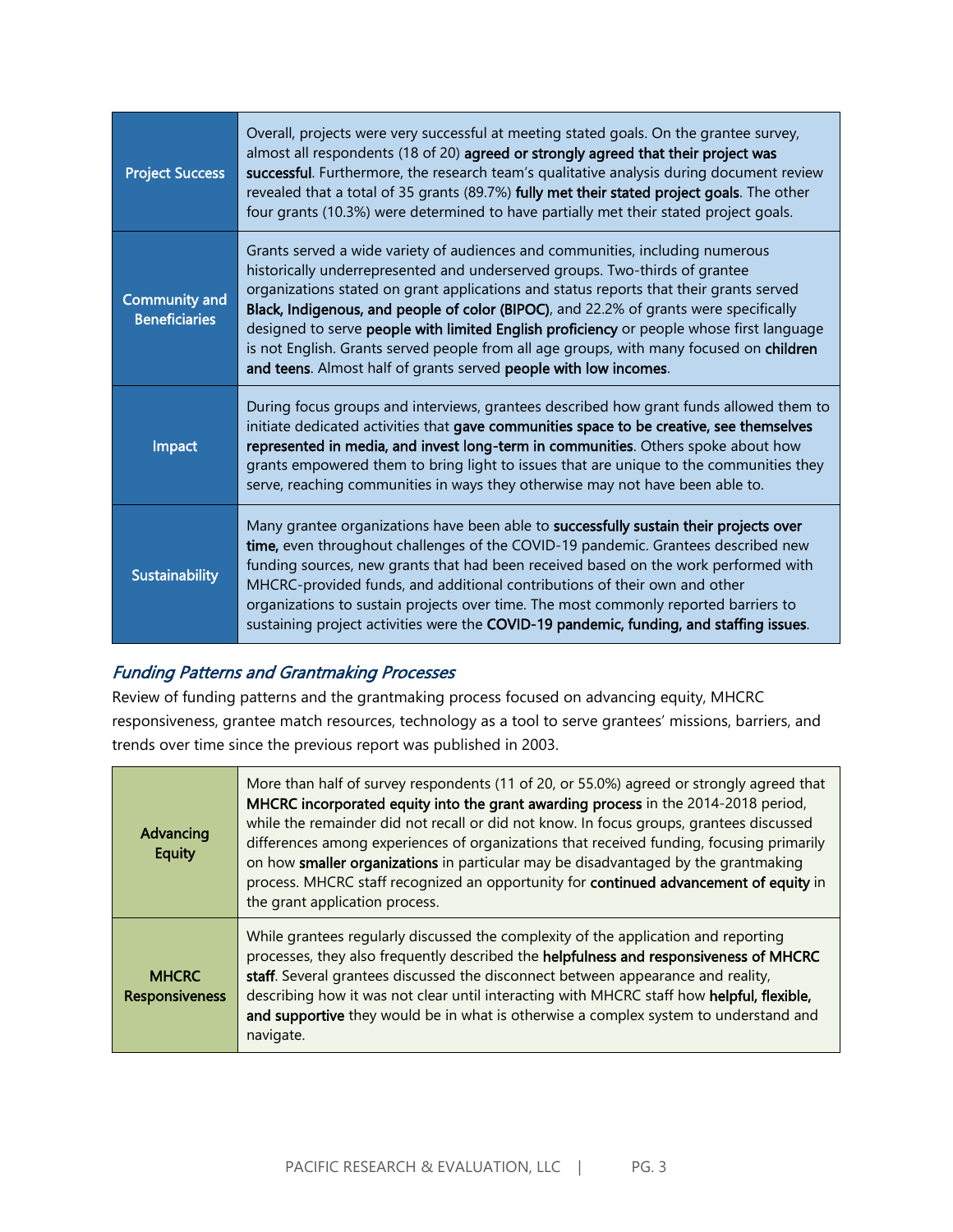| Match<br><b>Resources</b>                                       | Grantee organizations were asked to contribute at least 50% of the total contribution<br>required for project implementation. Grantees far exceeded matching requirements, with<br>a total match of \$12,994,878.68. Only 2 of the 39 total grants did not meet the initial<br>matching criteria of providing at least 50% of the required funding for the project, and<br>one of those was because the project did not proceed past the pilot phase. MHCRC staff<br>acknowledged that the match may have been a barrier to applicants, especially an<br>organization's ability to implement the project and the internal capacity the match would<br>require from the organization.                                                                                                                                                                                                                                                                                                                  |
|-----------------------------------------------------------------|-------------------------------------------------------------------------------------------------------------------------------------------------------------------------------------------------------------------------------------------------------------------------------------------------------------------------------------------------------------------------------------------------------------------------------------------------------------------------------------------------------------------------------------------------------------------------------------------------------------------------------------------------------------------------------------------------------------------------------------------------------------------------------------------------------------------------------------------------------------------------------------------------------------------------------------------------------------------------------------------------------|
| Technology as a<br><b>Tool for</b><br><b>Grantees</b>           | Almost all survey respondents agreed or strongly agreed that technology acquired using<br>grant funds allowed them to better serve their community beneficiaries. However,<br>navigating use of new technology, while exciting and beneficial for the communities they<br>served, was also challenging for some grantees. Difficulties that grantees identified during<br>focus groups and interviews ranged from restrictions in the grant program regarding how<br>they connect the public to their content, the learning curve in managing equipment<br>inventory, and administrative expertise needed for identifying appropriate technology.                                                                                                                                                                                                                                                                                                                                                     |
| <b>Key Program</b><br><b>Strengths</b>                          | Overall, the research team's assessment indicated a wide array of strengths in both the<br>program and MHCRC's grantmaking process. Grantees appreciate that MHCRC is a<br>supportive partner who works with them to successfully achieve their goals. A common<br>thread throughout all discussions was how kind, responsive, and adaptable staff at<br>MHCRC were throughout the entirety of the grant process. Grantees felt MHCRC was<br>invested in them.                                                                                                                                                                                                                                                                                                                                                                                                                                                                                                                                        |
| <b>Potential</b><br><b>Barriers and</b><br><b>Opportunities</b> | MHCRC staff expressed a desire for more staff capacity throughout the grant<br>implementation process, and MHCRC commissioners recognized that between 2014-<br>2018, staff to support this work were limited and stretched thin. Restrictions from cable<br>companies around how funds could be used were another consistent challenge cited by<br>staff and commissioners. Grantees indicated that smaller organizations may not have<br>been able to successfully apply, given matching and reporting requirements. Similarly,<br>survey respondents desired a more simplified application and reporting process. Those<br>organizations with smaller staff numbers, in particular, shared the challenges they faced<br>in meeting demands of application and reporting requirements.                                                                                                                                                                                                              |
| <b>Progress Since</b><br>2003 Report                            | Comparison of reports covering 1999-2003 and 2014-2018 revealed many areas of<br>substantial progress over the 15 years between reports, as well as some continuing trends<br>and some areas that remain growth opportunities. First, there was a substantial increase<br>in the number of awards and total amounts awarded since the previous evaluation, plus a<br>striking increase in the matched funds provided by grantees and their partners. Second,<br>there appears to be some evidence of a shift toward more work to reduce disparities by<br>MHCRC and its grantees over time.<br>Across both time periods, grantees expressed similar appreciation for MHCRC staff<br>responsiveness and support, but also identified that the application and reporting<br>requirements were daunting for some organizations. Across both time periods, grantees<br>also voiced support for the creation of a learning community for grantees and/or<br>interested community groups and organizations. |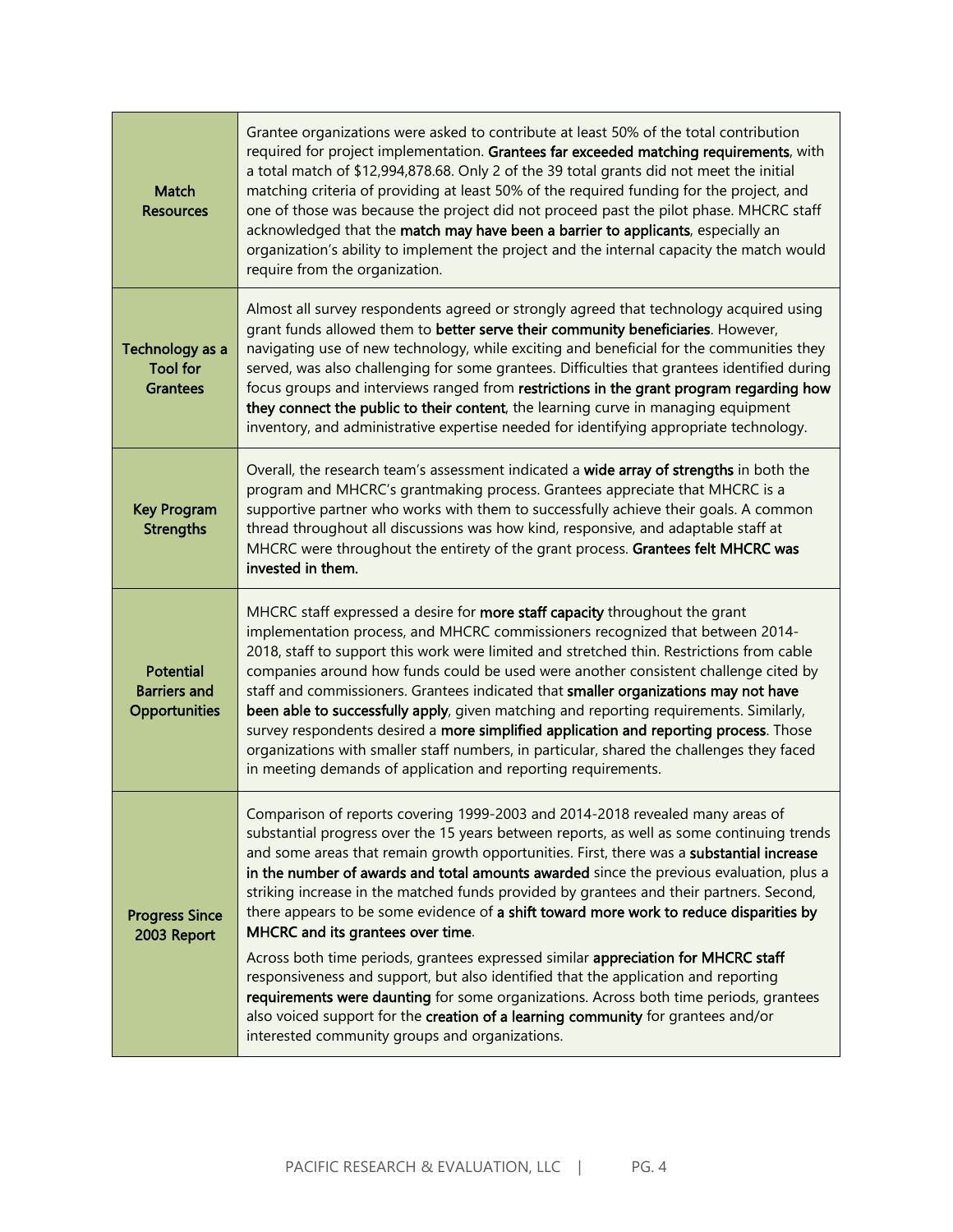## RECOMMENDATIONS

Building on the insights shared above, below are a range of recommendations for MHCRC to consider when planning for sustained activity through the Community Technology Grants program. The opportunities highlighted below are intended to build on and advance the grant program's impact on grantee organizations, communities served, and MHCRC as a grantmaking body. In considering recommendations, it is again important to note that several years have passed since the review period (i.e., 2014-2018), and many changes have already been made or begun by MHCRC staff. As such, some ongoing or planned changes may not be reflected in this retrospective report and the below recommendations.

### Enhance Grantee Support Throughout Grant Lifecycle

- ♦ Grantees expressed barriers to both the application and reporting processes. Although the program has made efforts in recent years to reduce the application requirements, further review of the current application process could reduce the burden for grantees. In conducting such a review, MHCRC could consider involving input from current grantees to ensure that any changes made are based on the current application process. Staff noted that, although the MHCRC has revised the application process, the reporting process has not been revised in recent years. Revisiting the reporting process in an effort to streamline what is asked of grantees is recommended.
- ♦ Grantees commented on barriers related to training and staffing needed to implement the grants. Additional efforts to communicate these expectations to grantees in the application phase would be a valuable focus of future work. The MHCRC might also consider partnering with other grantmaking organizations to support the operational costs of the grant or provide grantees with a list of organizations that could partner in this way.
- ♦ Results of this report showed that one of the most substantial barriers to the grant program is the restrictions MHCRC must ask CT grantees to operate within, based on the requirements and regulations surrounding the funding stream. Grantees seemed to struggle with or not be aware of the restrictions and barriers within which MHCRC must operate. Enhanced transparency around laws that govern funding and how this creates certain limits to the use of funds may help grantees better understand the rationale for the current communication and reporting structure. Enhanced visibility of these limitations or boundaries from the start may also help motivate applicants to build relationships with community media centers or other similar organizations to best support learning, implementation, and management needs. There may also be potential to include the cable companies in discussions with grantees to increase transparency.

#### Foster Relationship-Building Across Grantees to Support Communities Served

♦ Grantees shared a desire to acquire additional knowledge in the early stages of grant application and project work, especially related to selecting and utilizing technology. To meet this need for training and additional support, MHCRC could build upon their connections with the community media centers and systematically inform grantees about how these organizations can support their learning needs.